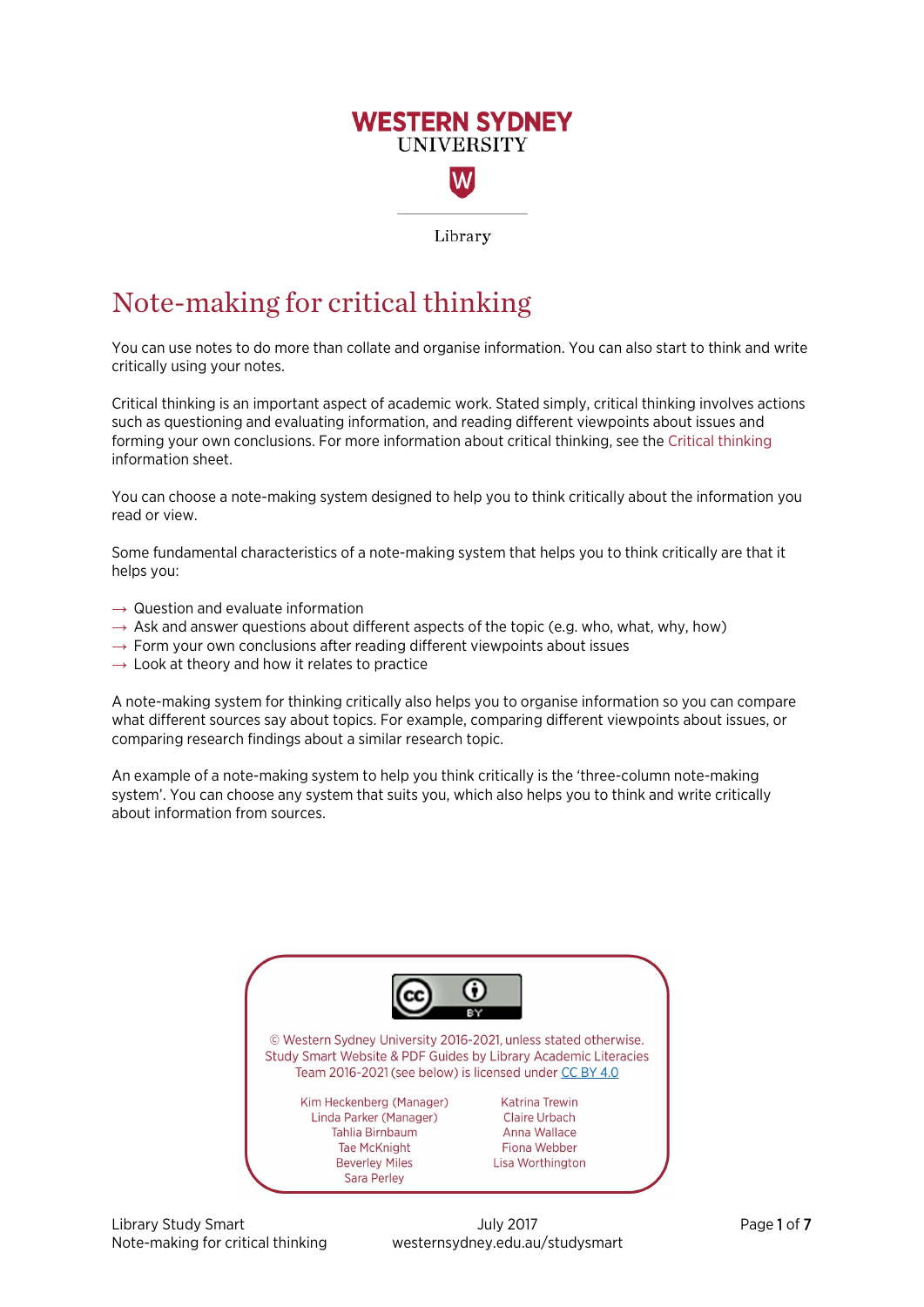#### **The three-column note-making system**

The three-column note-making system is designed to help you to think and write critically about your sources.

It helps you to organise your information and take referencing details. For critical thinking, it helps you to start asking and answering questions about the information you are making notes about.

The system is structured in three columns, each with a different purpose.

| <b>Source (Where you</b><br>found it)                                                                                                                                                    | <b>Notes (What they say)</b>                                                                                                                                                                                                                                                 | <b>Comments (What I say about what</b><br>they say)                                                                                                                                                                                                                                                                                                                                                                                                                                                                                                                                   |
|------------------------------------------------------------------------------------------------------------------------------------------------------------------------------------------|------------------------------------------------------------------------------------------------------------------------------------------------------------------------------------------------------------------------------------------------------------------------------|---------------------------------------------------------------------------------------------------------------------------------------------------------------------------------------------------------------------------------------------------------------------------------------------------------------------------------------------------------------------------------------------------------------------------------------------------------------------------------------------------------------------------------------------------------------------------------------|
| Put referencing<br>information here. Include<br>author, title, date.<br>Formatting the reference<br>correctly in this column<br>helps you to paste it into<br>your reference list later. | Write summaries and paraphrases<br>of key points that will help you to<br>answer your assignment questions,<br>or that are closely related to your<br>topic.<br>Include selected quotations. Make<br>sure you use 'quote marks' and give<br>page numbers for all quotations. | Write down your thoughts and<br>comments about the information<br>you have read. You could comment<br>about:<br>$\rightarrow$ Any questions you have about<br>the topic, and any answers that<br>your reading can give you to<br>those questions<br>$\rightarrow$ How the information helps you<br>answer assessment questions<br>$\rightarrow$ Links between the text and<br>other sources you have used<br>(e.g. other authors who have<br>agreed or disagreed with that<br>perspective on the topic)<br>$\rightarrow$ Points you don't understand,<br>points you don't agree with. |

The following pages show an example of a three-column note-making system in use. You can see that in the example, the three-column notes have been used to construct an analytical paragraph. The example analytical paragraph shows what critical thinking and writing can look like in an assignment.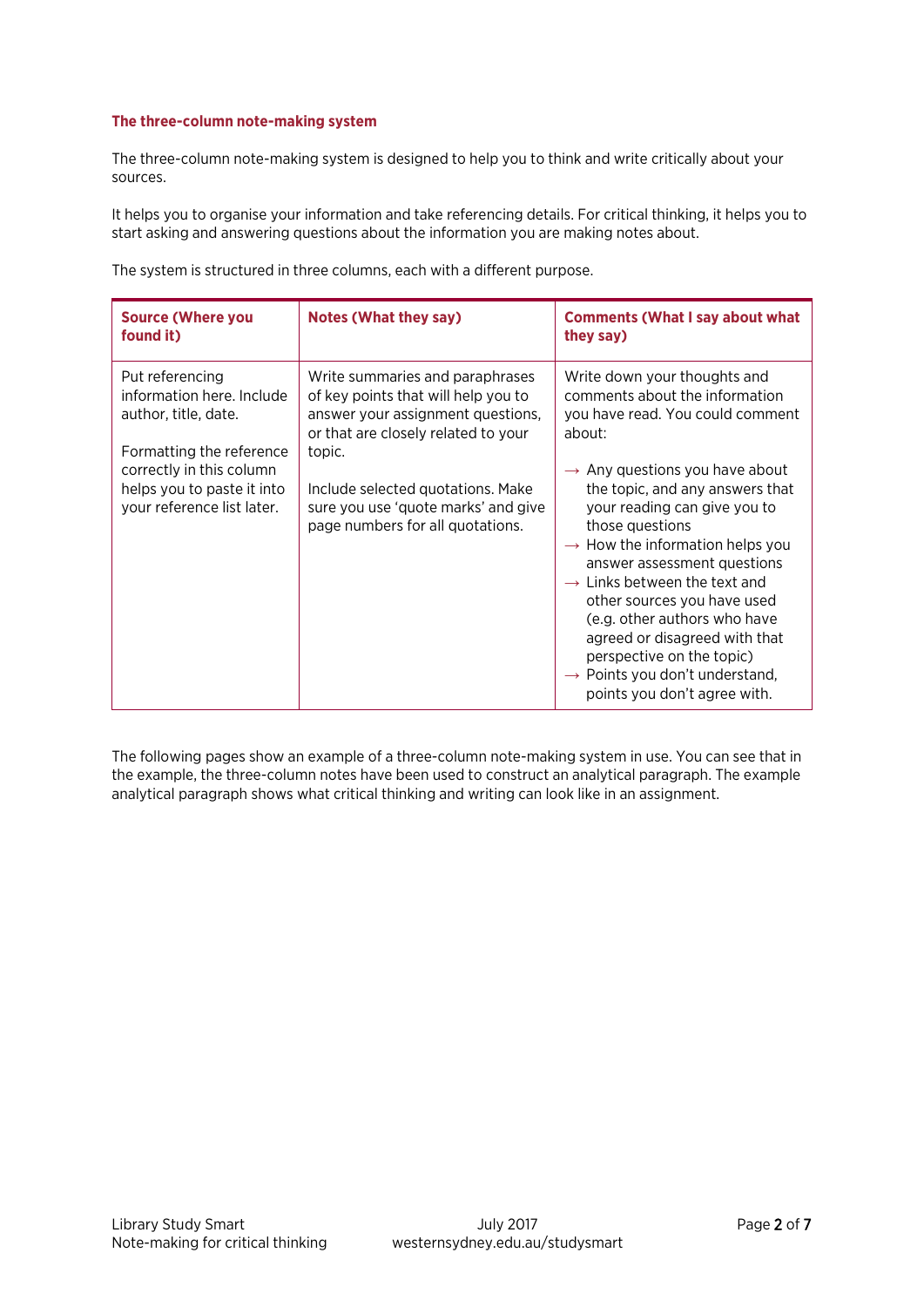# **Using a three-column note-making system: Example**

| <b>Source (Where you found it)</b>                                                                                                                                                                    | <b>Notes (What they say)</b>                                                                                                                                                                                                                                                                                                                                   | <b>Comments (What I say about what they say)</b>                                                                                                                                                                                                                                                                                                                                         |
|-------------------------------------------------------------------------------------------------------------------------------------------------------------------------------------------------------|----------------------------------------------------------------------------------------------------------------------------------------------------------------------------------------------------------------------------------------------------------------------------------------------------------------------------------------------------------------|------------------------------------------------------------------------------------------------------------------------------------------------------------------------------------------------------------------------------------------------------------------------------------------------------------------------------------------------------------------------------------------|
| Hendricks, M., & Quinn, L. (2000). Teaching Referencing<br>as an Introduction to Epistemological<br>Empowerment. Teaching in Higher Education, 5(4), 447-<br>457. http://dx.doi.org/10.1080/713699175 | Referencing appropriately in assignment work is an<br>important way for students to show their academic<br>learning. This is because appropriate referencing allows<br>markers to observe how well students are able to create<br>in writing a synthesis of their own thinking and the<br>evidence they find in research sources. (paraphrased<br>from p. 448) | Q) Why is it so important for students to create this<br>synthesis in their academic writing? What does this say<br>about the nature of academic learning at uni?<br>A) The combined claims of Uemlianin, Wenger, Hyland<br>and Woodward-Kron suggest two important aspects to<br>the academic learning that students are expected to<br>achieve through using sources in their writing: |
| Uemlianin, I. (2000). Engaging Text: Assessing<br>paraphrase and understanding. Studies in Higher<br>Education, 25(3), 347-358.<br>http://dx.doi.org/10.1080/713696160                                | It is not so much that the ability to paraphrase ideas<br>follows from a prior understanding of those ideas. Rather<br>it is that ideas are understood or absorbed through the<br>process of paraphrasing. (paraphrased from p. 347)                                                                                                                           | One is developing an understanding of the ideas of<br>$\rightarrow$<br>researchers working in the academic field or<br>discipline by writing about those ideas.<br>$\rightarrow$ Another is developing the ways of thinking,<br>researching and writing that allow students to begin<br>participating in the intellectual projects of the<br>academic field or discipline.               |
| Wenger, E. (1998). Communities of practice: Learning,<br>meaning, and identity. Cambridge, U.K.: Cambridge<br>University Press.                                                                       | Learning takes place at a social level through<br>participation in 'communities of practice' the shared<br>learning of participants working towards common goals<br>translates over time into shared practices. These 'ways<br>of doing' may eventually become defining features of<br>the community. (paraphrased from p. 1)                                  | Q) Is an academic discipline (e.g. psychology, biology,<br>law, humanities, marketing) similar to Wenger's idea of a<br>'community of practice'?                                                                                                                                                                                                                                         |
| Hyland, K. (1999). Academic attribution: Citation and the<br>construction of disciplinary knowledge. Applied<br>Linguistics, 20(3), 341-367.<br>https://doi.org/10.1093/applin/20.3.341               | The practices of citation or referencing employed in<br>academic disciplines support the ongoing discussion of<br>research knowledge undertaken by the members of that<br>community. (paraphrase of main argument in article)                                                                                                                                  | A) Hyland seems to think so. Plus he views citation<br>practices as a defining characteristic of academic<br>disciplines/communities.                                                                                                                                                                                                                                                    |
| Woodward-Kron, R. (1999). Learning the discourse of<br>the discipline: The nature of the apprenticeship. HERDSA<br>Annual International Conference, Melbourne, 12-15 July,<br>1999.                   | The process of learning how to write academically at<br>university can be understood as a kind of<br>'apprenticeship' to the writing conventions of the<br>discipline (paraphrase of one of the author's main<br>arguments in the article)                                                                                                                     | Q) How does this apply to university students?<br>A) Following Woodward-Kron, students are 'learning the<br>academic trade' when they apply the writing<br>conventions valued by the academic discipline, such as<br>appropriate use and acknowledgement of sources.                                                                                                                     |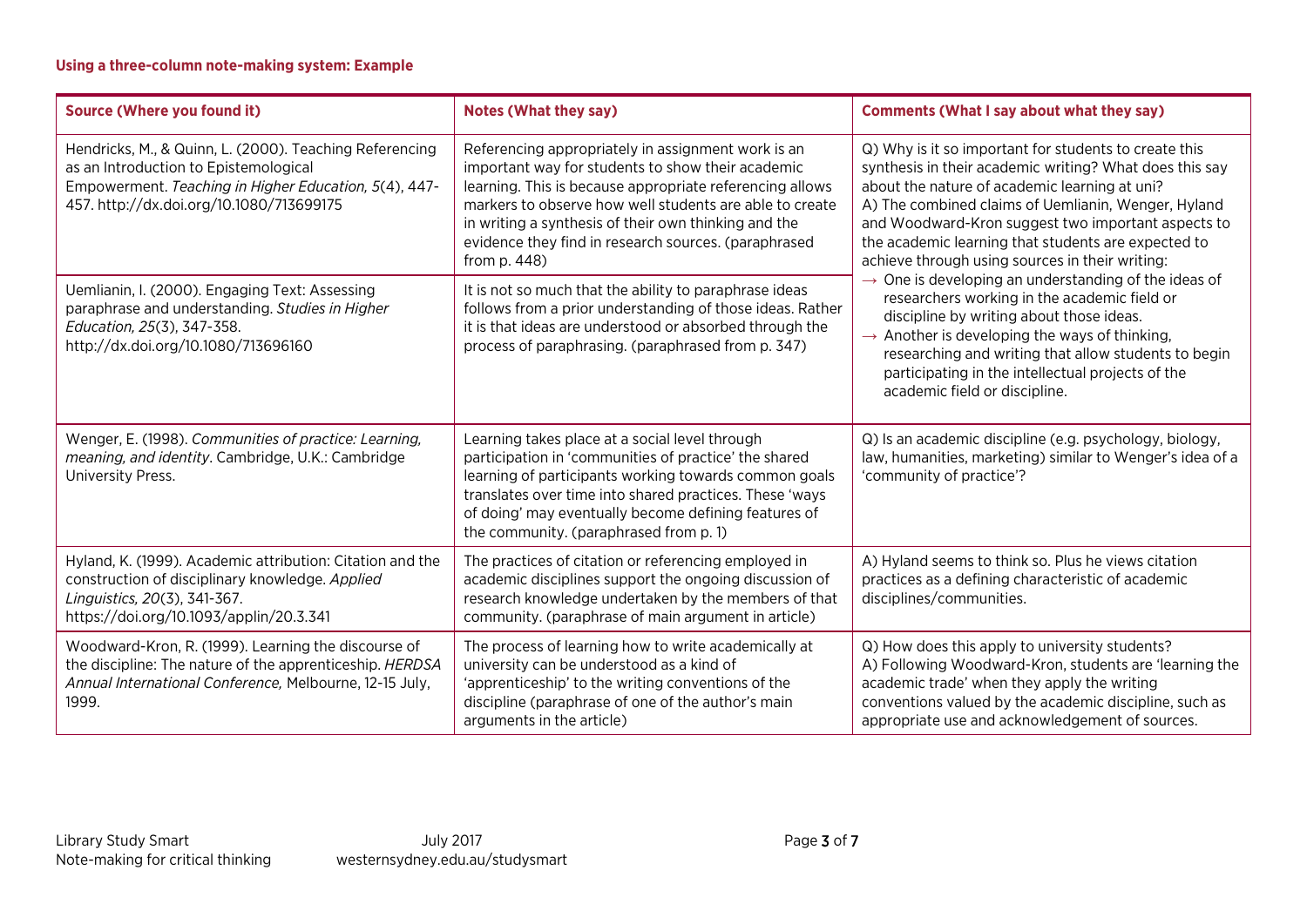# **Using information from notes in the three-column system**

The example below shows the first two columns of the notes from the table above, with key ideas used when writing the example analytical paragraphs in the third column. Each different colour corresponds to different authors and ideas in the notes.

| <b>Source (Where you found it)</b>                                                                                                                                                                         | <b>Notes (What they say)</b>                                                                                                                                                                                                                                                                                                                                | Using information in analytical paragraphs written from notes                                                                                                                                                                                                                                                                                                                                                                                                                                                                                                                                                                                                                                                                                            |
|------------------------------------------------------------------------------------------------------------------------------------------------------------------------------------------------------------|-------------------------------------------------------------------------------------------------------------------------------------------------------------------------------------------------------------------------------------------------------------------------------------------------------------------------------------------------------------|----------------------------------------------------------------------------------------------------------------------------------------------------------------------------------------------------------------------------------------------------------------------------------------------------------------------------------------------------------------------------------------------------------------------------------------------------------------------------------------------------------------------------------------------------------------------------------------------------------------------------------------------------------------------------------------------------------------------------------------------------------|
| Hendricks, M., & Quinn, L. (2000).<br>Teaching Referencing as an Introduction<br>to Epistemological<br>Empowerment. Teaching in Higher<br>Education, 5(4), 447-457.<br>http://dx.doi.org/10.1080/713699175 | Referencing appropriately in assignment work is an<br>important way for students to show their academic learning.<br>This is because appropriate referencing allows markers to<br>observe how well students are able to create in writing a<br>synthesis of their own thinking and the evidence they<br>find in research sources. (paraphrased from p. 448) | University students are expected to use sources appropriately in<br>their academic writing not only to avoid plagiarism, but also to<br>demonstrate academic learning in their field of studies. Hendricks<br>and Quinn (2000) propose, for example, that markers often look<br>at student referencing to assess how well students are able to<br>create in writing a synthesis of their own thinking as well as the                                                                                                                                                                                                                                                                                                                                     |
| Uemlianin, I. (2000). Engaging Text:<br>Assessing paraphrase and<br>understanding. Studies in Higher<br>Education, 25(3), 347-358.<br>http://dx.doi.org/10.1080/713696160                                  | It is not so much that the ability to paraphrase ideas follows<br>from a prior understanding of those ideas. Rather it is that<br>ideas are understood or absorbed through the process of<br>paraphrasing. (paraphrased from p. 347)                                                                                                                        | evidence they find in research sources. One aspect of the learning<br>sought through this synthesis of ideas in writing is that students<br>develop an understanding of the ideas of researchers working in<br>their field of study by writing about those ideas. Most makers prefer<br>students to paraphrase from their research sources and quote only<br>rarely, for it is through the process of paraphrasing that ideas are                                                                                                                                                                                                                                                                                                                        |
| Wenger, E. (1998). Communities of<br>practice: Learning, meaning, and<br>identity. Cambridge, U.K.: Cambridge<br>University Press.                                                                         | Learning takes place at a social level through<br>participation in 'communities of practice' the shared<br>learning of participants working towards common goals<br>translates over time into shared practices. These 'ways of<br>doing' may eventually become defining features of the<br>community. (paraphrased from p. 1)                               | fully absorbed and understood (Uemlianin, 2000).<br>There may also be a second, more informal aspect of this academic<br>learning. By applying academic citation conventions, students are<br>also developing ways of thinking, researching and writing that allow<br>them to participate in the intellectual projects of their academic                                                                                                                                                                                                                                                                                                                                                                                                                 |
| Hyland, K. (1999). Academic attribution:<br>Citation and the construction of<br>disciplinary knowledge. Applied<br>Linguistics, 20(3), 341-367.<br>https://doi.org/10.1093/applin/20.3.341                 | The practices of citation or referencing employed in<br>academic disciplines support the ongoing discussion of<br>research knowledge undertaken by the members of that<br>community. (paraphrase of main argument in article)                                                                                                                               | discipline. In this way, students are gradually initiated into shared<br>'ways of doing' that in turn support the shared learning that<br>occurs in an academic community of practice (Wenger, 1998).<br>For Hyland (1999), the practices of citation or referencing<br>employed in particular academic disciplines are a key instance of<br>such 'ways of doing', for they support the ongoing discussion of<br>research knowledge undertaken by the member of that<br>community. In this sense, the expectation that university students<br>adopts the citation practices valued by their disciplines is also an<br>invitation to begin an apprenticeship (Woodward-Kron, 1999) in<br>the 'academic trade' of scholarly debate within that discipline. |
| Woodward-Kron, R. (1999). Learning<br>the discourse of the discipline: The<br>nature of the apprenticeship. HERDSA<br>Annual International Conference,<br>Melbourne, 12-15 July, 1999.                     | The process of learning how to write academically at<br>university can be understood as a kind of<br>'apprenticeship' to the writing conventions of the<br>discipline (paraphrase of one of the author's main<br>arguments in the article)                                                                                                                  |                                                                                                                                                                                                                                                                                                                                                                                                                                                                                                                                                                                                                                                                                                                                                          |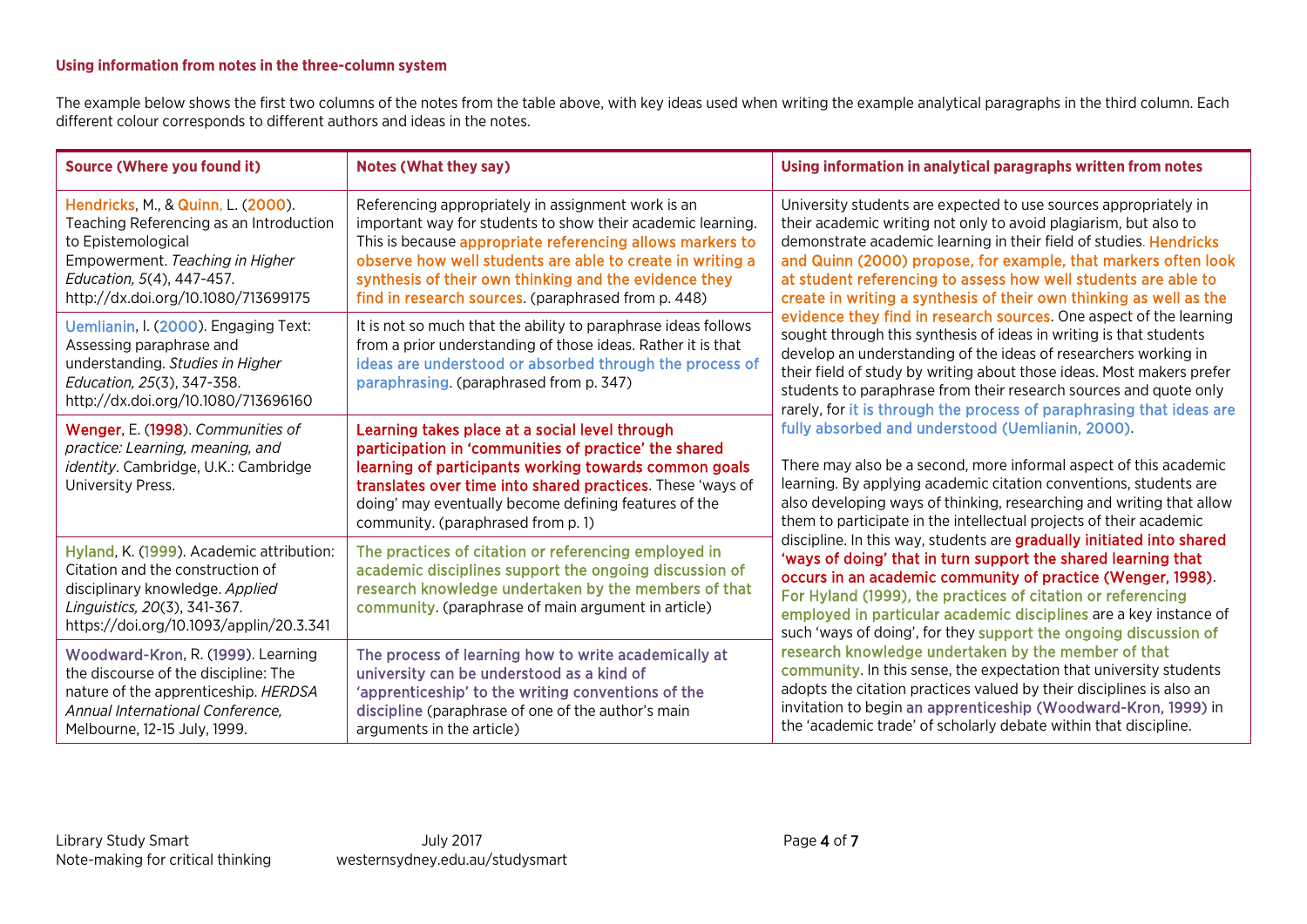#### **Analytical and explanatory text about the information, based on three-column system notes: 'Author's voice'**

The example below shows the third column from the first example table, the 'Comments' column, which shows the ideas of the writer about the information they were reading. The other column contains the same analytical paragraphs as in the table above.

The text has been coloured to show corresponding ideas between the notes and the paragraphs. This text shows the writer's own ideas about the information they have read. This may be called the 'author's voice' and is an example of 'original thinking', or the 'author's opinion'. They have developed their opinion based on the information they have read, which is a form of critical thinking.

| <b>Comments (What I say about what they</b><br>say)                                                                                                                                                                                                                                                                                                                                                                                                                                                                                                                                                                                                                                                                                                                                           | Analytical paragraphs showing 'author's voice': what<br>you say about what they say.                                                                                                                                                                                                                                                                                                                                                                                                                                                                                                                                                                                                                                                                                                                                                                                                                                                                                            |  |
|-----------------------------------------------------------------------------------------------------------------------------------------------------------------------------------------------------------------------------------------------------------------------------------------------------------------------------------------------------------------------------------------------------------------------------------------------------------------------------------------------------------------------------------------------------------------------------------------------------------------------------------------------------------------------------------------------------------------------------------------------------------------------------------------------|---------------------------------------------------------------------------------------------------------------------------------------------------------------------------------------------------------------------------------------------------------------------------------------------------------------------------------------------------------------------------------------------------------------------------------------------------------------------------------------------------------------------------------------------------------------------------------------------------------------------------------------------------------------------------------------------------------------------------------------------------------------------------------------------------------------------------------------------------------------------------------------------------------------------------------------------------------------------------------|--|
|                                                                                                                                                                                                                                                                                                                                                                                                                                                                                                                                                                                                                                                                                                                                                                                               | Issue: In what way does acknowledging sources in<br>academic writing allow students to demonstrate<br>their academic learning at university?                                                                                                                                                                                                                                                                                                                                                                                                                                                                                                                                                                                                                                                                                                                                                                                                                                    |  |
| Q) Why is it so important for <b>students</b> to<br>create this synthesis in their <b>academic</b><br>writing? What does this say about the<br>nature of academic learning at university?<br>A) The combined claims of Uemlianin,<br>Wenger, Hyland and Woodward-Kron<br>suggest two important aspects to the<br>academic learning that students are<br>expected to achieve through using sources<br>in their writing:<br>One is developing an understanding of<br>$\bullet$<br>the ideas of researchers working in<br>the academic field or discipline by<br>writing about those ideas.<br>Another is developing the ways of<br>٠<br>thinking, researching and writing that<br>allow students to begin participating<br>in the intellectual projects of the<br>academic field or discipline. | University students are expected to use sources<br>appropriately in their academic writing not only to<br>avoid plagiarism, but also to demonstrate academic<br>learning in their field of studies. Hendricks and Quinn<br>(2000) propose, for example, that markers often look<br>at student referencing to assess how well students are<br>able to crate in writing a synthesis of their own<br>thinking as well as the evidence they find in research<br>sources. One aspect of the learning sought through<br>this synthesis of ideas in writing is that students<br>develop an understanding of the ideas of<br>researchers working in their field of study by<br>writing about those ideas. Most makers prefer<br>students to paraphrase from their research sources<br>and quote only rarely, for it is through the process of<br>paraphrasing that ideas are fully absorbed and<br>understood (Uemlianin, 2000).<br>There may also be a second, more informal aspect of |  |
| Q) Is an academic discipline (e.g.<br>psychology, biology, law, humanities,<br>marketing) similar to Wenger's idea of a<br>'community of practice'?                                                                                                                                                                                                                                                                                                                                                                                                                                                                                                                                                                                                                                           | this academic learning. By applying academic citation<br>conventions, students are also developing ways of<br>thinking, researching and writing that allow them<br>to participate in the intellectual projects of their<br>academic discipline. In this way, students are                                                                                                                                                                                                                                                                                                                                                                                                                                                                                                                                                                                                                                                                                                       |  |
| A) Hyland seems to think so. Plus he<br>views citation practices as a defining<br>characteristic of academic<br>disciplines/communities.                                                                                                                                                                                                                                                                                                                                                                                                                                                                                                                                                                                                                                                      | gradually initiated into shared 'ways of doing' that in<br>turn support the shared learning that occurs in an<br>academic community of practice (Wenger, 1998). For<br>Hyland (1999), the practices of citation or referencing<br>employed in particular academic disciplines are a key<br>instance of such 'ways of doing', for they support the<br>ongoing discussion of research knowledge undertaken<br>by the member of that community. In this sense, the<br>expectation that university students adopts the<br>citation practices valued by their disciplines is also an<br>invitation to begin an apprenticeship (Woodward-<br>Kron, 1999) in the 'academic trade' of scholarly<br>debate within that discipline.                                                                                                                                                                                                                                                       |  |
| Q) How does this apply to university<br>students?<br>A) Following Woodward-Kron, students are<br>'learning the academic trade' when they<br>apply the writing conventions valued by<br>the academic discipline, such as<br>appropriate use and acknowledgement of<br>sources.                                                                                                                                                                                                                                                                                                                                                                                                                                                                                                                 |                                                                                                                                                                                                                                                                                                                                                                                                                                                                                                                                                                                                                                                                                                                                                                                                                                                                                                                                                                                 |  |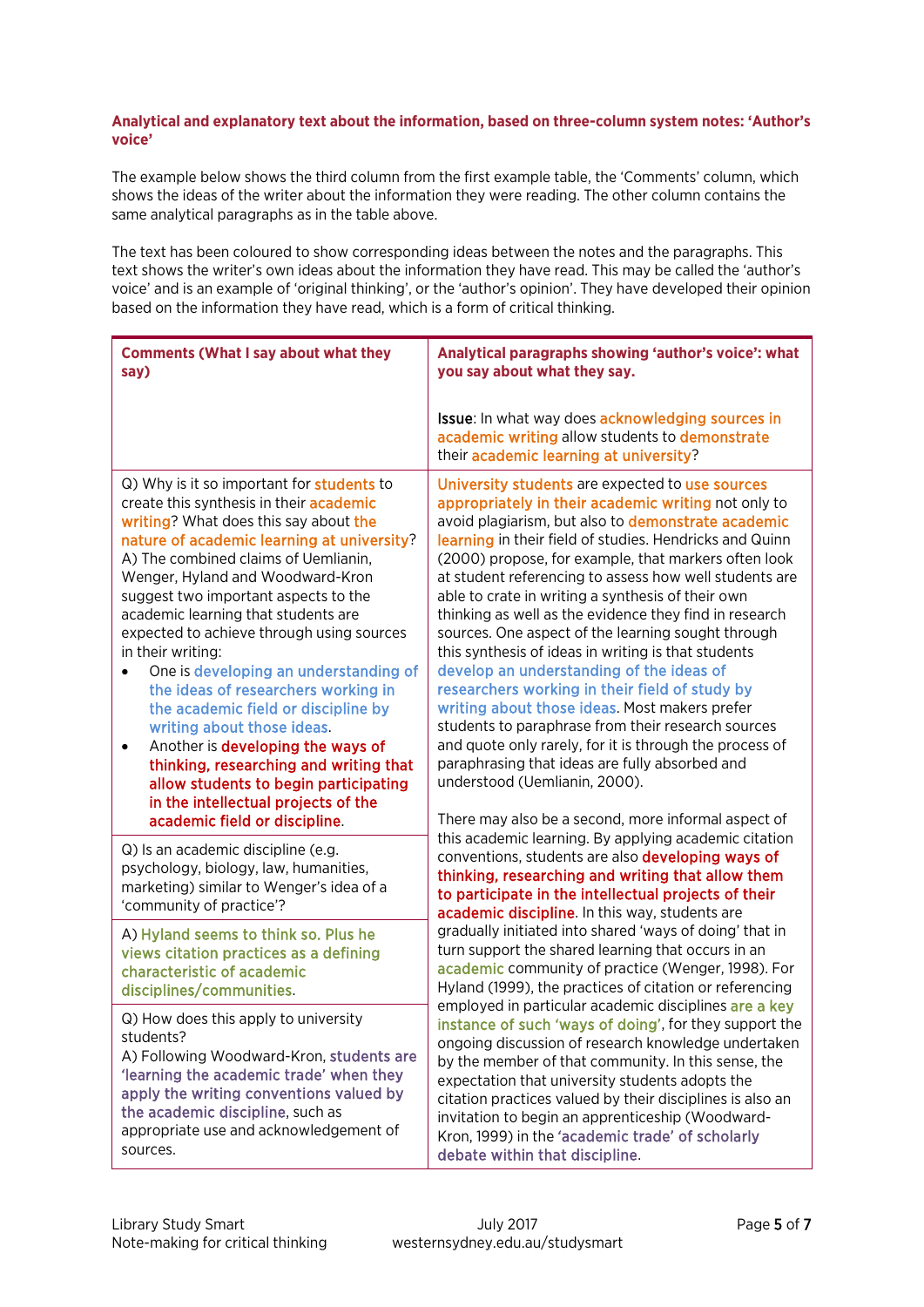#### **Organising ideas in your notes**

#### Why organise notes?

Organising your notes can help you to think and write critically about the ideas of others, because it can help you to:

- $\rightarrow$  Collect what you know about topics and subtopics into one place
- $\rightarrow$  Compare and contrast what different sources say about a topic or subtopic
- $\rightarrow$  Develop your ideas about what is being said by others

Organise your notes by sorting them into the main themes or topics that you will be using in your assignment. Often, you can use your assignment question to work out the main themes or topics you will need to write about.

You can either simply create the notes from each source first, and then 'chunk' them, or as you get more confident, you might choose to make notes directly into the 'chunks'.

In order to 'chunk' your notes, just cut (or copy) them and paste them into the different topic 'chunks'.

The next example shows notes created with the three-column system, 'chunked' into topics.